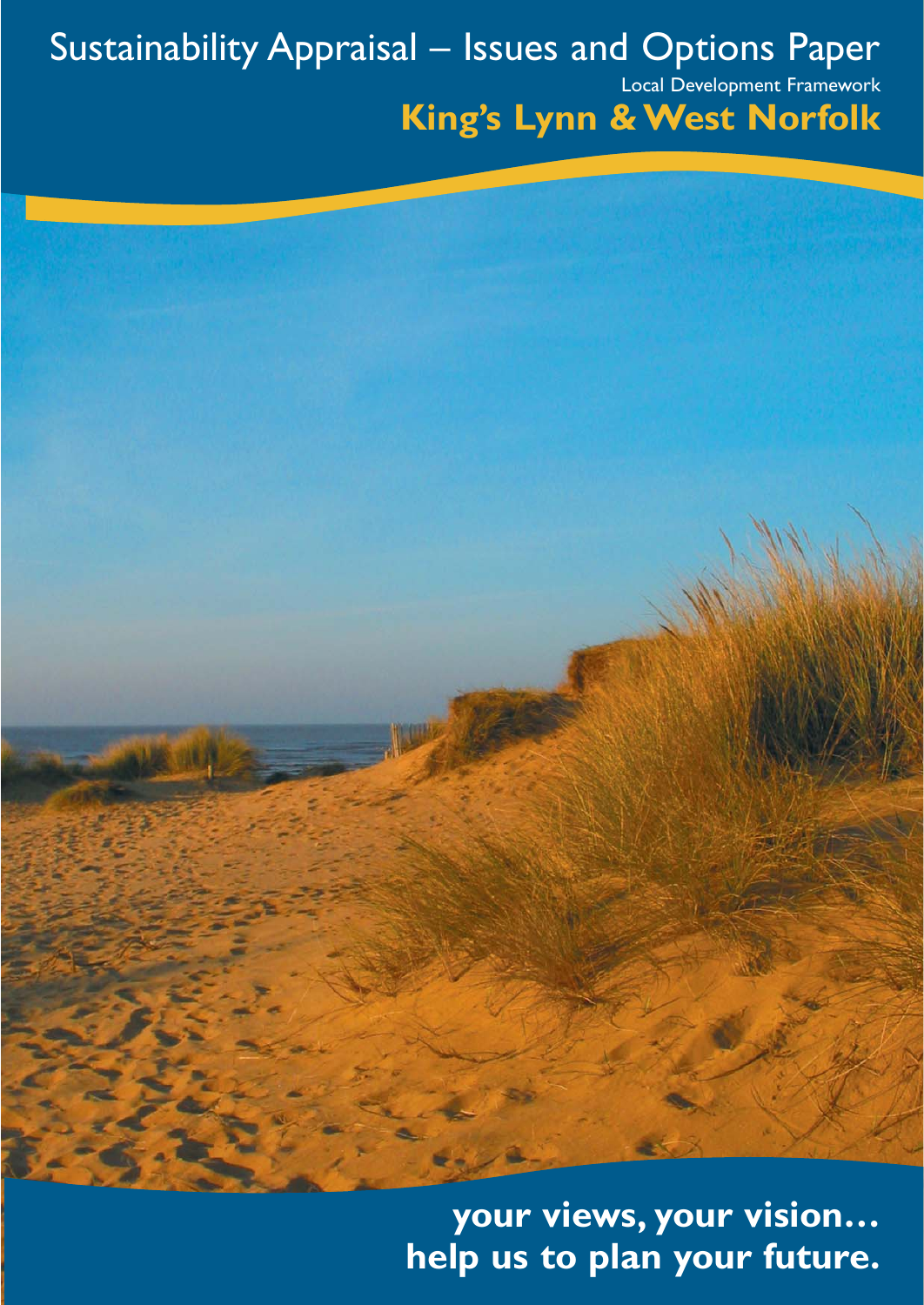# **CONTENTS PAGE**

# **Page Number**

| 1.0 | <b>Introduction</b>                                                                                    | $\overline{2}$ |
|-----|--------------------------------------------------------------------------------------------------------|----------------|
| 2.0 | <b>Sustainability Issues in King's Lynn &amp; West Norfolk</b>                                         | $2 - 3$        |
| 3.0 | The Sustainability Appraisal Framework                                                                 | $4 - 5$        |
| 4.0 | <b>Emerging Objectives of the Core Strategy</b>                                                        | 5              |
| 5.0 | <b>Testing the Sustainability Objectives against the</b><br><b>Core Strategy Objectives</b>            | $6-9$          |
| 6.0 | Revisions of the Plan Objectives as a Result of the<br><b>Initial Sustainability Appraisal Process</b> | 9              |
| 7.0 | <b>Sustainability Evaluation of the Strategic Options</b>                                              | $9 - 11$       |
| 8.0 | <b>Conclusions &amp; Mitigation Measures</b>                                                           | 12             |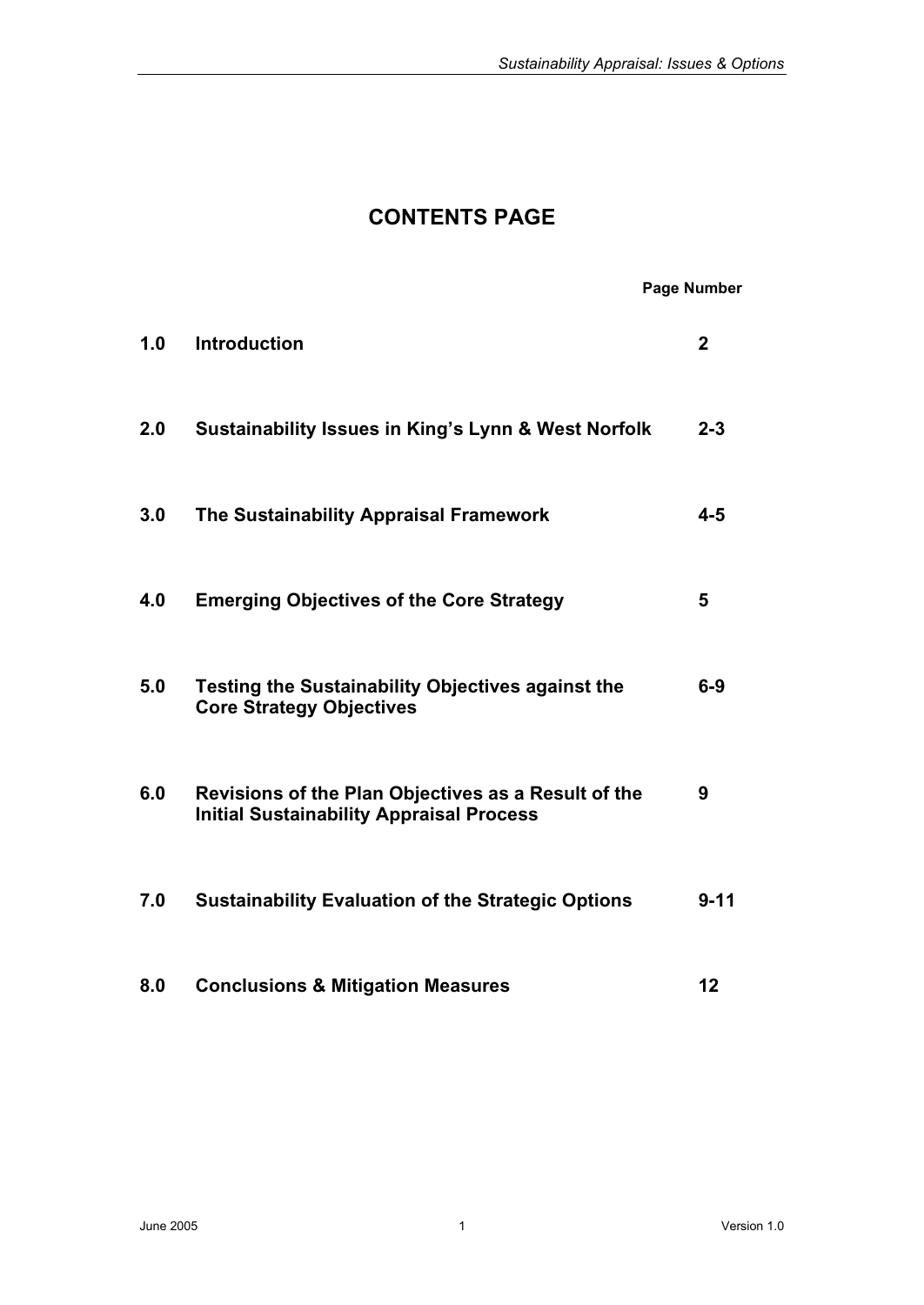# **1.0 INTRODUCTION**

- 1.1 Following the production of the Sustainability Appraisal (SA) Scoping Report in April 2005, in consultation with expertise within the authority, consultation will shortly take place with the four SEA Consultation bodies required by the SEA Directive (Countryside Agency, English Heritage, English Nature, Environment Agency), and other appropriate social and economic consultees outlined in Planning Policy Statement 12.
- 1.2 As part of the emerging Local Development Framework for King's Lynn & West Norfolk, an initial draft of the 'Issues and Options' report has been produced for public consultation. In order to prevent the possibility of 'consultation fatigue' the Scoping Report will be released for its statutory consultation in conjunction with the issues and options paper and the corresponding sustainability appraisal. With regard to the Scoping Report, comments received back from the statutory consultees will be incorporated into the document when comments are reviewed further through the process.
- 1.3 This document forms part of the initial stages of the sustainability appraisal which will evolve throughout the Core Strategy Development Plan Document production process, to eventually result in the production of a final sustainability appraisal report for the Core Strategy. The approach which has been adopted in this document and throughout the process is in accordance with the draft government guidance issued in September 2004 on the "Sustainability Appraisal of Regional Spatial Strategies and Local Development Frameworks".
- 1.4 This approach is iterative, and government guidance on the SA process is only draft, the format and structure of the final report will evolve with the process and introduce any additional elements required by revisions to government guidance.
- 1.5 This appraisal had been carried out by the Policy Section of the Planning Service of the Borough Council of King's Lynn & West Norfolk, with the assistance of the authority's Corporate Policy Manager and other staff within the authority with particular sustainability expertise.

# **2.0 SUSTAINABILITY ISSUES IN KING'S LYNN & WEST NORFOLK**

- 2.1 Sustainability issues are issues which deal with the social, environmental and economic effects of development, in the light of how they may affect the needs of future generations. The issues have been drawn from the views of Borough Councillors, the findings of public consultation undertaken as part of the Local Plan Review Process, other plans and strategies produced at the national, regional and local level as well as issues identified as part of the baseline assessment undertaken in the Sustainability Appraisal Scoping Report.
- 2.2 The issues identified as a result of village workshops and the Local Plan Issues Paper (2001) along with key planning issues emerging from national and regional guidance include the following:

#### **Social Issues**

- Housing provision should be appropriate to what people in West Norfolk need and can afford;
- Crime and nuisance concern the people of West Norfolk;
- Develop a safe, reliable transport system;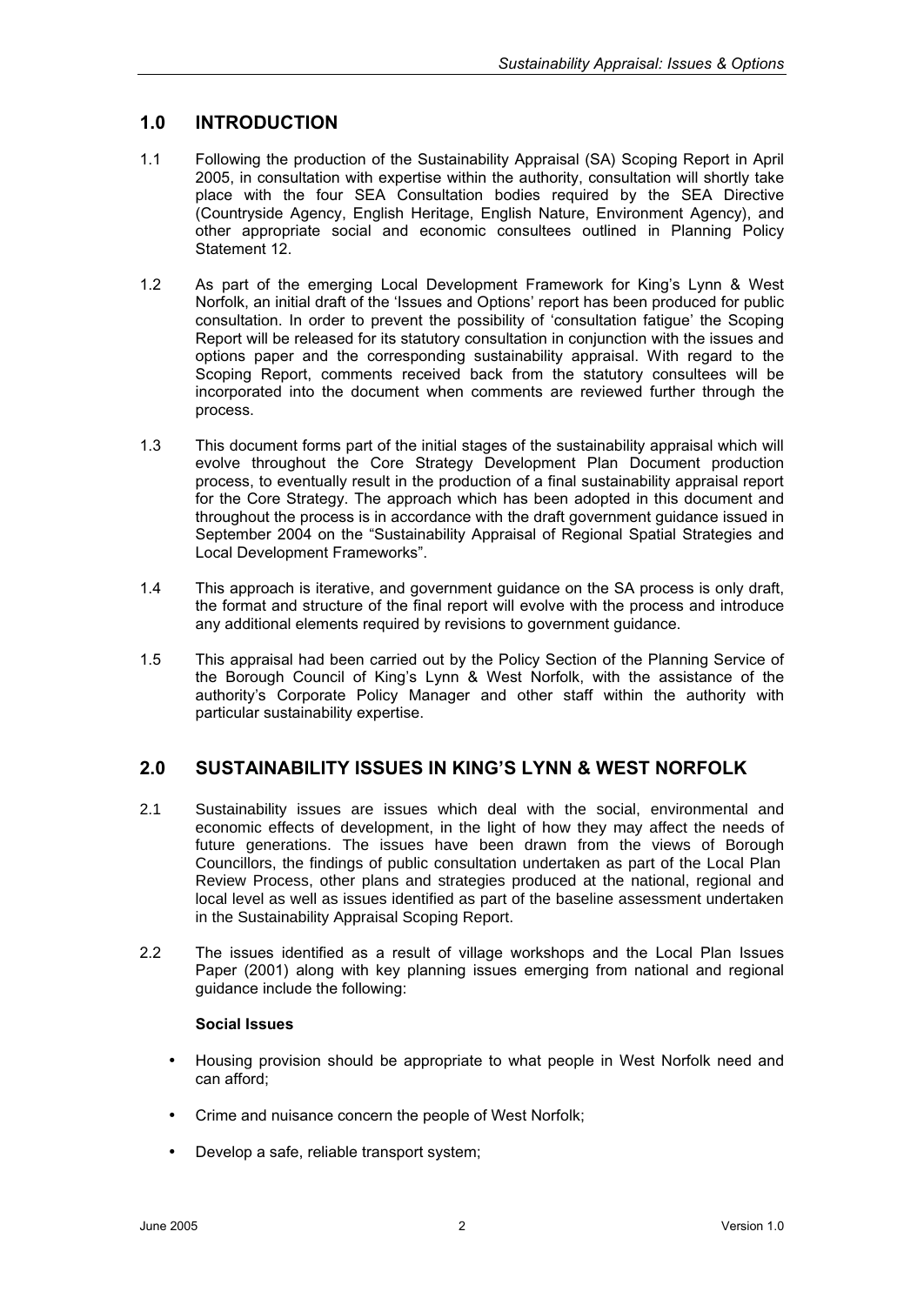- Improve the health and well-being of local residents;
- How to deal with pockets of deprivation within the Borough;
- Reduce poverty and social exclusion;
- Improve the skills and education of the Borough;
- Lack of transport alternatives to the car, in particular cycling, and the limited availability of public transport, especially in rural areas;
- To improve accessibility to and availability of local services, facilities and amenities.

#### **Environmental Issues**

- Maintain the importance of West Norfolk's local identity and distinctiveness;
- West Norfolk's countryside should be protected for its own sake while enabling rural diversification;
- The local identity of West Norfolk's villages should be recognised;
- Make efficient use of water and other natural resources;
- To reduce vulnerability to the impacts of climate change, especially flooding;
- Energy efficiency measures and renewable energy sources and how to promote recycling;
- How to deal with the number of journeys being made by car and the high traffic levels;
- How to deal with the ongoing preservation of the Borough's heritage;
- Pressure on wildlife and habitats;
- Maintain and enhance the quality of landscapes and townscapes.

#### **Economic Issues**

- Local facilities and services are important in helping meet the needs of local people and loss of these facilities;
- Enable the development of a prosperous and diverse local economy;
- Development of a good telecommunication system is an essential part of the future for West Norfolk;
- West Norfolk's opportunities for tourism, sport, recreation and culture are important to our well-being and local economy;
- Developing King's Lynn as a sub-regional centre, focusing major new development in this area;
- New development in Downham Market and Hunstanton should be appropriate to their roles and functions;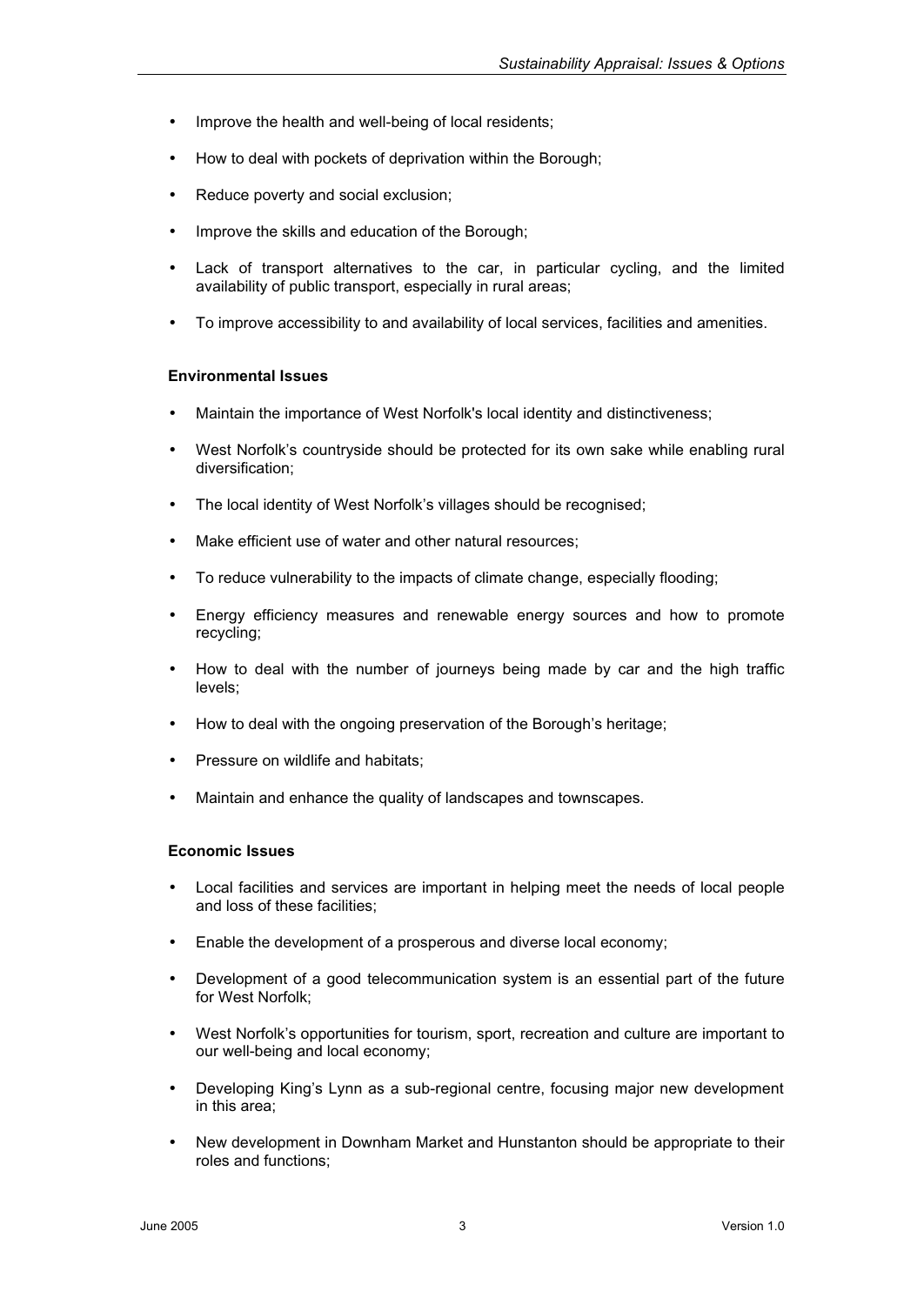## **3.0 THE SUSTAINABILITY APPRAISAL FRAMEWORK**

3.1 The sustainability objectives have been developed as a result of the review of documents, analysis of baseline data and the identification of the sustainability issues identified previously. The full list of sustainability objectives defined in the Scoping Report is identified below, under the relevant sustainability appraisal topic headings.

#### **Land & Water Resources**

- Minimise the irreversible loss of undeveloped land and productive agricultural holdings. (LWR1)
- Minimise waste and reduce the use of non-renewable energy sources. (LWR2)
- Limit water consumption to levels supportable by natural processes and storage systems. (LWR3)

#### **Biodiversity**

- Avoid damage to designated sites and protected species. (B1)
- Maintain and enhance the range and viability of characteristic habitats and species. (B2)

#### **Landscape, Townscape and Archaeology**

- Avoid damage to protected sites and historic buildings. (LTA1)
- Maintain and enhance the diversity and distinctiveness of landscape and townscape character. (LTA2)
- Create places, spaces and buildings that work well, wear well and look good. (LTA3)

#### **Climate Change and Pollution**

- Reduce emissions of greenhouse gases and other pollutants (including air, water, soil, noise, vibration and light). (CCP1)
- Minimise waste production and support the recycling of waste products. (CCP2)
- Limit or reduce vulnerability to the effects of climate change (including flooding). (CCP3)

#### **Healthy Communities**

- Maintain and enhance human health. (HC1)
- Reduce and prevent crime, and reduce the fear of crime. (HC2)
- Improve the quantity and quality of publicly accessible open space. (HC3)

#### **Inclusive Communities**

- Improve the quality, range and accessibility of services and facilities (e.g. health, transport, education, training, leisure opportunities). (IC1)
- Redress inequalities related to age, gender, disability, race, faith, location and income. (IC2)
- Ensure all groups have access to decent, appropriate and affordable housing. (IC3)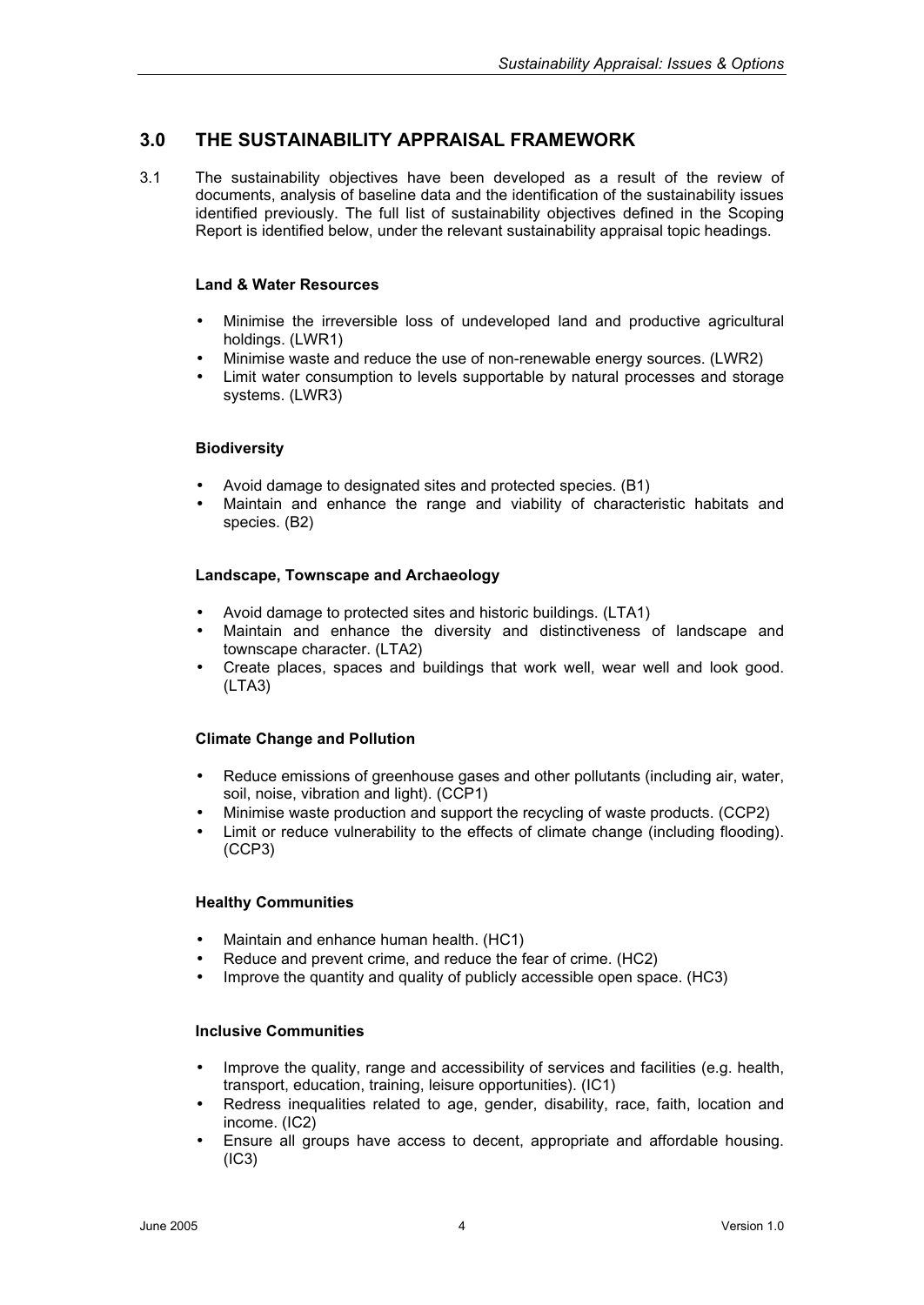• Encourage and enable the active involvement of local people in community activities. (IC4)

#### **Economic Activity**

- Help people gain access to satisfying work appropriate to their skills, potential and place of residence. (EA1)
- Improve the efficiency, competitiveness and adaptability of the local economy. (EA2)

# **4.0 EMERGING OBJECTIVES OF THE CORE STRATEGY**

- 4.1 The following vision and objectives of the Core Strategy are listed below:
	- Maintain, protect and enhance the special qualities of the Borough that contribute towards our distinctiveness and quality of life, especially our coast, countryside, landscape, habitats, historic and architectural heritage; (CS1)
	- Enable new development that respects the distinctiveness of our area while maximising the potential of our towns; (CS2)
	- Make our towns, villages, facilities and services more accessible by a range of transport modes other than the car; (CS3)
	- Provide adequate and appropriate opportunities for housing, jobs, shopping, leisure and tourism activities and to create a thriving and sustainable economy; (CS4)
	- Develop King's Lynn as a Sub Regional Centre; (CS5)
	- Promote sustainable development, using sustainable construction methods, making more use of previously developed land and using land more efficiently in locations with good services. (CS6)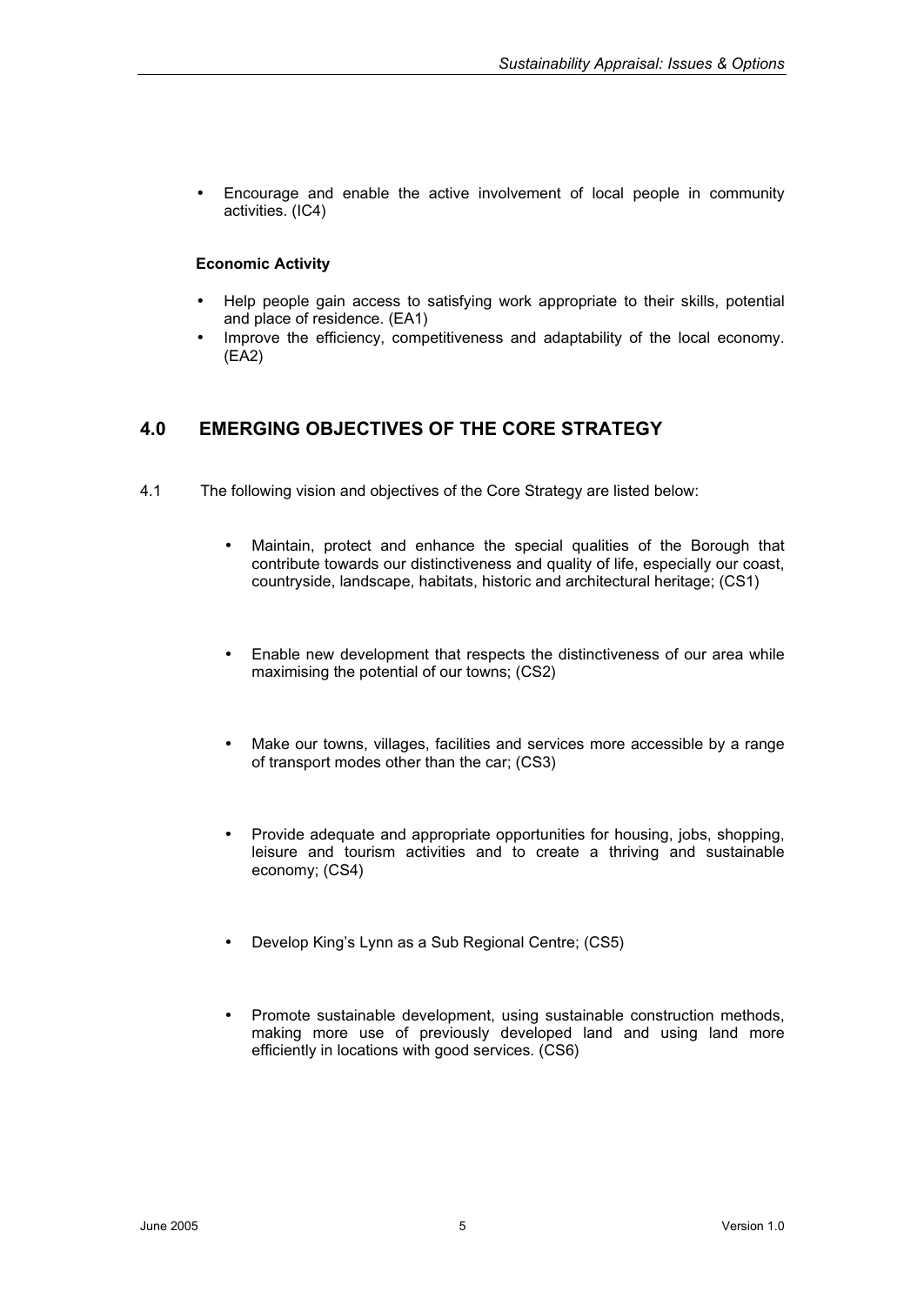# TESTING THE SUSTAINABILITY OBJECTIVES AGAINST THE CORE STRATEGY OBJECTIVES **5.0 TESTING THE SUSTAINABILITY OBJECTIVES AGAINST THE CORE STRATEGY OBJECTIVES** 5.0

The matrix below tests the sustainability objectives against the Core Strategy objectives. The matrix does indicate that some negative impacts may exist The matrix below tests the sustainability objectives against the Core Strategy objectives. The matrix does indicate that some negative impacts may exist between the two sets of objectives. Where a negative impact is identified between these, the conflicting objectives are assessed on subsequent pages. between the two sets of objectives. Where a negative impact is identified between these, the conflicting objectives are assessed on subsequent pages.

| Economic<br>Activity                                                      | EA2                                             | ı         | ı               | $\bullet$ | ÷         | ٠         | $\bullet$  |
|---------------------------------------------------------------------------|-------------------------------------------------|-----------|-----------------|-----------|-----------|-----------|------------|
|                                                                           | EA1                                             | 0         | ı               | $\bullet$ | ÷         | ٠         | $\bullet$  |
|                                                                           | $\overline{5}$                                  | $\bullet$ | 0               | $\bullet$ | ٠         | 0         | $\bullet$  |
|                                                                           | <u>ප</u>                                        | ı         | ı               | ı         | ÷         | ÷         | $\bullet$  |
|                                                                           | $\frac{2}{2}$                                   | 0         | 0               | 0         | ÷         | 0         | 0          |
|                                                                           | $\overline{c}$                                  | п         | I,              | ÷         | ÷         | ÷         | $\bullet$  |
| Communities<br>Healthy                                                    | C3                                              | ٠         | 0               | 0         | п         | 0         | $\bullet$  |
|                                                                           | HC <sub>2</sub>                                 | 0         | $\bullet$       | $\bullet$ | 0         | $\bullet$ | $\bullet$  |
|                                                                           | у<br>Э                                          | $\bullet$ | $\bullet$       | ÷         | 0         | $\bullet$ | $\bullet$  |
| Climate Change &<br>Pollution<br>Townscape &<br>Archaeology<br>Landscape, | CC <sub>P</sub> 3                               | 0         | 0               | 0         | I         | ÷         | ÷          |
|                                                                           | CCP <sub>2</sub>                                | 0         | 0               | 0         | 0         | 0         | $\bullet$  |
|                                                                           | CCP <sub>1</sub>                                | $\bullet$ | $\bullet$       | ٠         | $\bullet$ | $\bullet$ | $\bullet$  |
|                                                                           | LTA <sub>3</sub>                                | 0         | ÷               | ÷         | ÷         | ÷         | ÷          |
|                                                                           | LTA <sub>2</sub>                                | ÷         | ٠               | ٠         | ı         | ٠         | ÷          |
|                                                                           | LTA1                                            | ٠         | ٠               | ٠         | ı         | $\bullet$ | ÷          |
| Biodiversity                                                              | B <sub>2</sub>                                  | ٠         | ı               | $\bullet$ | I         | $\bullet$ | ٠          |
|                                                                           | ă                                               | ÷         | ı               | $\bullet$ | ı         | $\bullet$ | ÷          |
|                                                                           | LWR3                                            | 0         | 0               | 0         | 0         | 0         | 0          |
|                                                                           | LWR2                                            | 0         | 0               | $\bullet$ | 0         | 0         | 0          |
|                                                                           | LWR1                                            | ÷         | 0               | $\bullet$ | ÷         | 0         | ÷          |
|                                                                           | Core Strategy<br>Objectives                     | δ5        | C <sub>S2</sub> | CS3       | CS4       | CS5       | <b>CS6</b> |
| <b>Sustainability Appraisal Objectives</b>                                | Inclusive Communities<br>Land & Water Resources |           |                 |           |           |           |            |

Table 1: Matrix to Compare Sustainability Appraisal Objectives to Core Strategy Objectives **Table 1**: Matrix to Compare Sustainability Appraisal Objectives to Core Strategy Objectives

**Key:**

Positive Sustainable Impact<br>Negative Sustainable Impact<br>No Sustainable Impact - = Negative Sustainable Impact + = Positive Sustainable Impact

0 = No Sustainable Impact

 $\mathbf{H}=\mathbf{H}=\mathbf{H}$ 

 $\overline{0}$  $\ddot{}$ 

June 2005

Version 1.0 June 2005 6 Version 1.0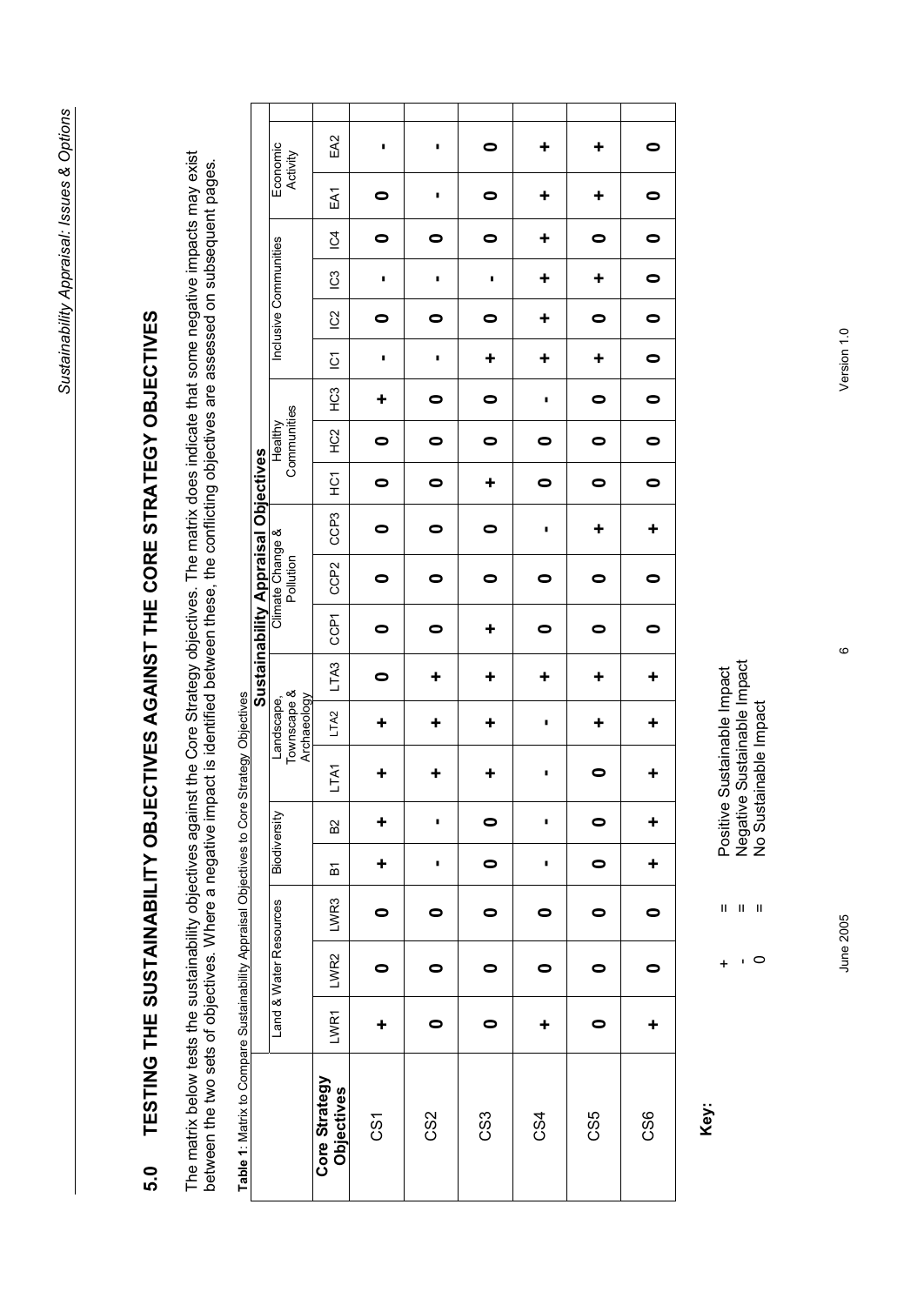# **Conflicting Objectives**

5.1 *Maintaining and enhancing the special qualities of the Borough may conflict with the need to improve the quality, range and accessibility of services and facilities.*

This would be the case if service provision was required in an area where the special qualities of the Borough were not fully realised.

#### 5.2 *Maintaining and enhancing the special qualities of the Borough may conflict in maintaining access to affordable housing for all.*

This may arise if a housing site is in or near an area of important landscape quality, AONB or conservation area, or even special quality in terms of biodiversity such as close to a nature reserve or an area where there is a wildlife consideration. Even areas of apparently ordinary countryside may be of special quality or biodiversity interest. However unless the development is heavily screened by trees, it is likely that the roofs of the dwellings will be visible, and they could be intrusive in the landscape. The use of particular materials, and minimising reflectance and design of elevations, may well provide some mitigation to this impact.

5.3 *Maintaining and enhancing the special qualities of the Borough may conflict with the desire to improve the efficiency and competitiveness of the local economy.*

This may arise where the need to enable new development, or expansion to meet economic demands, is located within an area which is environmentally sensitive, and could jeopardise the special characteristics or features which makes the area so distinctive.

#### 5.4 *Enable new development that respects the distinctiveness of the area may conflict with maintaining and enhancing the range and viability of characteristic habitats and species.*

Whilst the development may well respect the distinctiveness of the area in terms of design, the scale of the development may well jeopardise an ecologically sensitive area, and could impact upon the long term survival of these characteristic habitats and species.

#### 5.5 *Enable new development that respects the distinctiveness of the area may conflict with improving the quality, range and accessibility of services and facilities.*

This may arise where the need for improving the quality, range and accessibility of services across the Borough, results in some conflict with the character and special qualities of the area, particularly if these are in environmentally sensitive areas, and a compromise will need to be made between further development to provide the necessary services and facilities against the detrimental impact this could have on the special qualities of the area.

#### 5.6 *Enable new development that respects the distinctiveness of the area may conflict with ensuring all groups have access to decent, appropriate and affordable housing.*

More housing in itself may require the allocation of Greenfield sites should existing Brownfield capacity prove insufficient. This allocation of housing into the countryside is likely to impact upon the landscape character and qualities of particular areas. As the objective is to provide access to decent, appropriate and affordable housing to all, this may result in the need for housing in areas where high densities are inappropriate, service and infrastructure provision is insufficient, and within an environmentally sensitive location. The cumulative effect of any such development within these locations will have a long term effect with high magnitude on the distinctiveness of the particular area.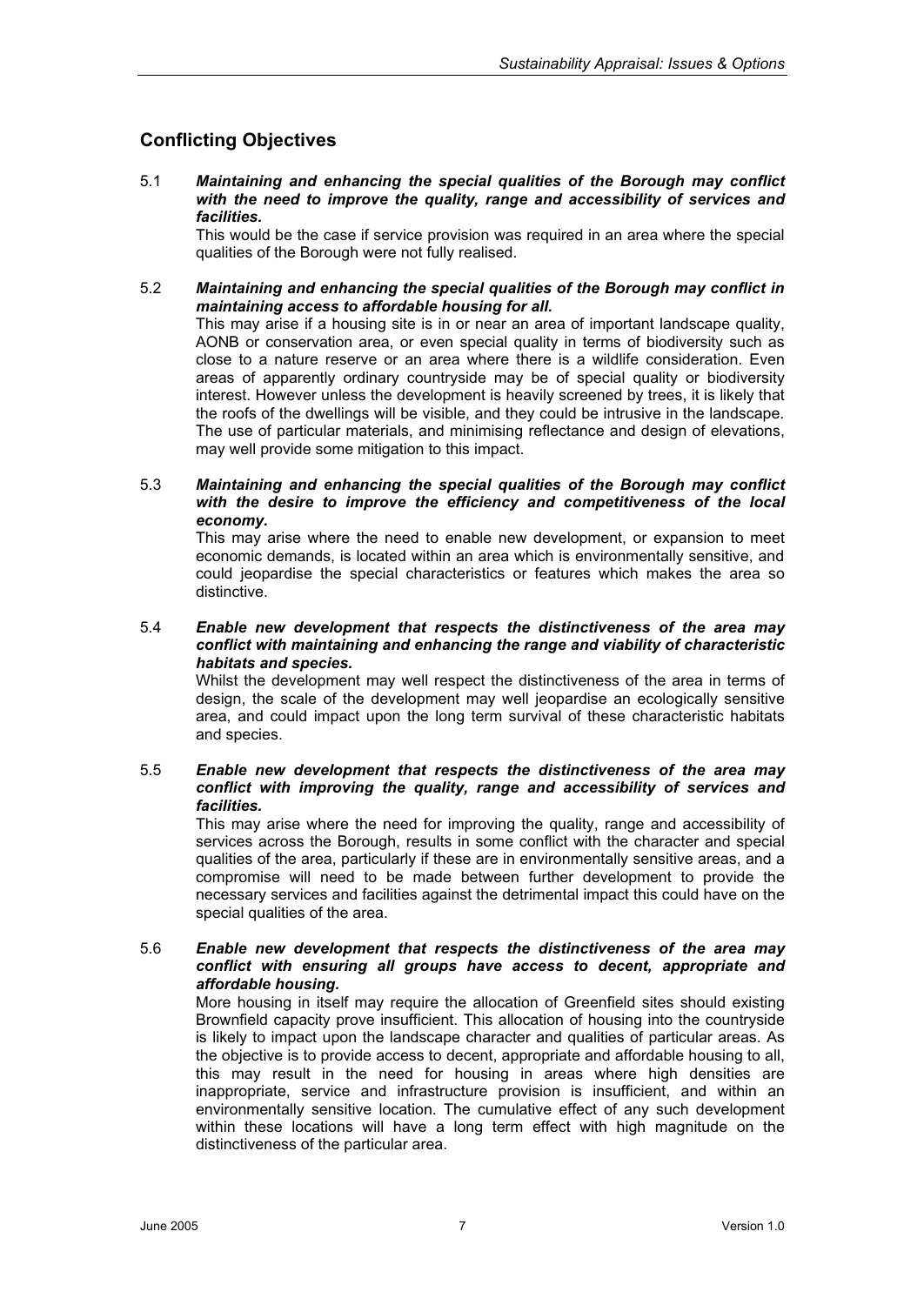#### 5.7 *Enable new development that respects the distinctiveness of the area may conflict with helping to gain access to satisfying work appropriate to skills, potential and place of residence.*

This may arise where it has been identified that particular employment sites are required to meet the appropriate skills, potential and place of residence. In reality, the location may prove to be exceedingly rural in nature, with insufficient infrastructure and as a result such development whilst meeting the employment needs of local people, would prove to be an inappropriate location. In addition the impact such development could have on the landscape character and qualities of an area needs careful consideration, as all settlements have their own distinctive character, and the design, size, mass and materials of such facilities could have inherent impacts on this character.

#### 5.8 *Enable new development that respects the distinctiveness of the area may conflict with improving the efficiency, competitiveness and adaptability of the local economy.*

Economic growth, particularly on a large scale is not always likely to be required in locations which respects environmental constraints. Whilst economic growth should be actively encouraged, this should not occur at the cost of the distinctiveness and qualities that make this area so special. Obviously the assessment of this special quality can be somewhat subjective, and the sensitivity to change is individualised. Apart from the inappropriate location of economic activity and landscape degradation, wider environmental degradation needs careful consideration. The location of industrial or economic development would be critical, a new estate on the edge of a town, or smaller units within or on the edge of a village, with poor public transport would generate more car journeys and not encourage an efficient pattern of movement, and create more traffic generation and therefore air pollution levels.

#### 5.9 *Make the Borough's services and facilities more accessible by a variety of transport modes may conflict with ensuring all groups have access to decent, affordable housing.*

This may arise if decent affordable housing is required in inaccessible areas, making promoting accessibility to the Borough's services and facilities by a variety of transport modes somewhat difficult to achieve. The balance needs to be made between meeting the needs for housing whilst realising that it may not be possible to enable accessibility by a variety of transport modes to services and facilities in particularly rural locations.

#### 5.10 *Create the opportunities for a thriving and sustainable economy may conflict with avoiding damage to designated sites and protected species.*

This may arise if the need for development to provide economic growth impacts upon designated sites and protected species, as the locational needs for economic growth, may not always respect such environmental constraints.

#### 5.11 *Create the opportunities for a thriving and sustainable economy may conflict with avoiding damage to protected sites and historic buildings.* Additional economic growth, whilst deemed to be sustainable regardless of its density

could have an impact upon the historic setting of both protected sites and historic buildings.

#### 5.12 *Create the opportunities for a thriving and sustainable economy may conflict with maintaining and enhancing the diversity and distinctiveness of the landscape and townscape character.*

Any significant economic growth and its subsequent development depending upon its density, design, scale, mass and materials could have a detrimental effect upon the diversity and distinctiveness of the landscape and townscape character.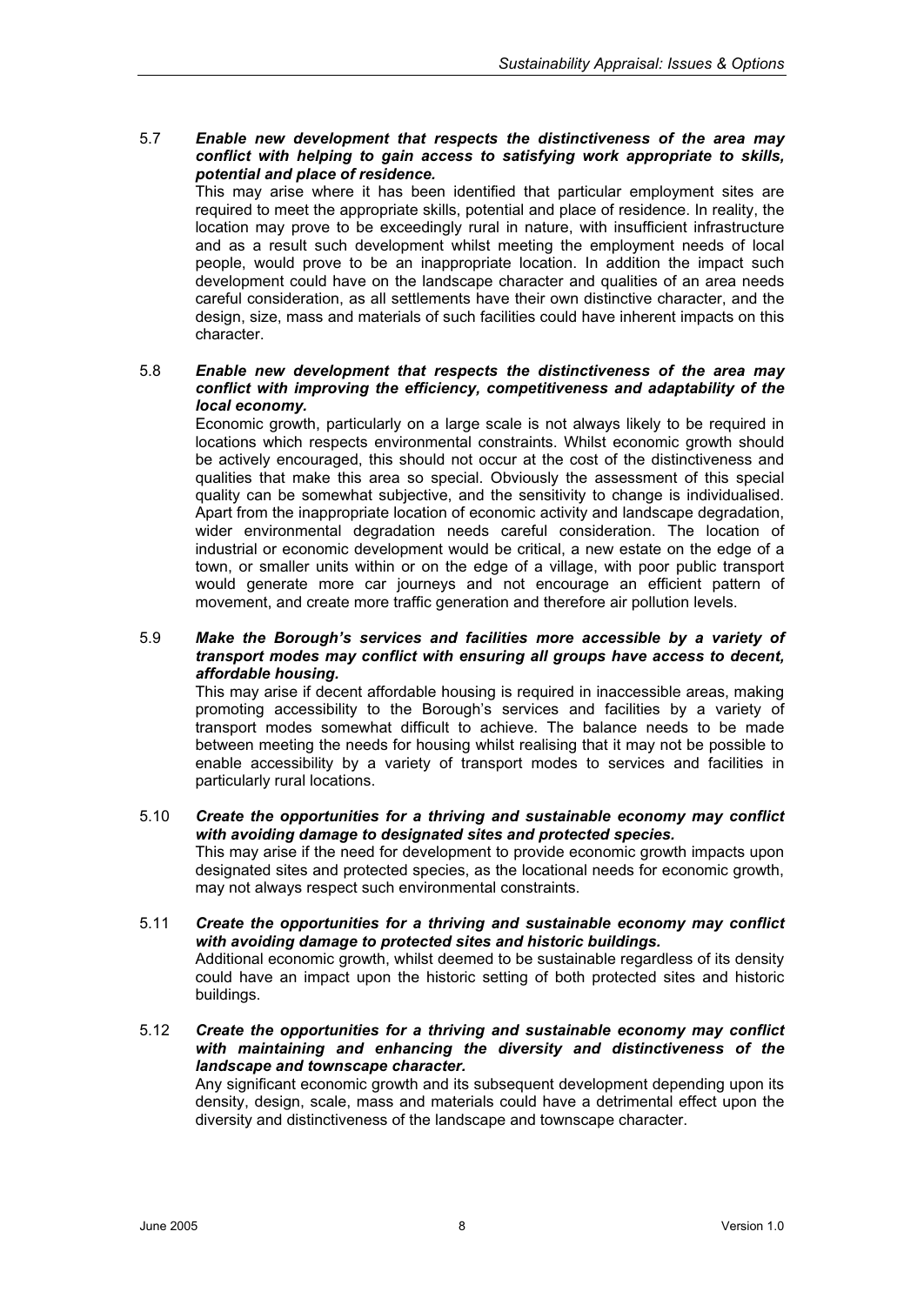#### 5.13 *Create the opportunities for a thriving and sustainable economy may conflict with limiting and reducing the vulnerability of the Borough to the effects of climate change.*

This will include the construction of new housing, the creation of employment, and opportunities for new leisure, shopping and tourism facilities. The creation of new development would create more impermeable surfaces and more runoff of storm water. This would be especially a problem if development is permitted in floodplains and areas liable to flood. Sustainable urban drainage systems need to be considered as a mitigation option. Additional development would mean the need for utilities such as water, gas and electricity. Sustainable construction methods could be used, encouraging sustainable water use, energy and building materials but the potential for conflict may still exist.

The provision of leisure, shopping and tourism facilities may also impact upon people's use of transport modes and how sustainable this is in terms of emission of greenhouse gases.

5.14 *Create the opportunities for a thriving and sustainable economy may conflict with improving the quantity and quality of publicly accessible open space.* Achieving a thriving and sustainable economy could bring with it the need for economic development and growth. The location of such development may create situations where the loss of open space may be inevitable. To mitigate such impacts, the need to provide additional provision whilst still making it publicly accessible becomes paramount.

# **6.0 REVISIONS OF THE PLAN OBJECTIVES AS A RESULT OF THE INITIAL SUSTAINABILITY APPRAISAL PROCESS**

6.1 The plan objectives have been based upon the emerging Issues and Options Paper, whilst the Sustainability Appraisal Objectives are based upon the Sustainability Appraisal Scoping Report. It is important to note that both these documents are only draft, and changes may be required as a result of the consultation process.

# **7.0 SUSTAINABILITY EVALUATION OF THE STRATEGIC OPTIONS**

7.1 The Issues and Options paper identifies a series of development options in terms of future development within the Borough. There are principally three basic strategic directions that could be taken in terms of future development. The following provides an evaluation of the environmental, economic and social implications of each option. In addition, the 'Do-Nothing' scenario, which was not considered as a viable option in the Issues & Options Paper, is evaluated as a plausible alternative to be appraised.

#### 7.2 **Option 1: Concentrated Strategy**

This option would be paramount in developing King's Lynn as a sub-regional centre focusing a large amount of its housing development within the settlement of King's Lynn, placing a much larger emphasis on more sustainable forms of construction, development and travel, improving the quality of life. This option could be particularly innovative about renewable energy, water and other natural resources as well as the large emphasis on inward investment into economic development. The general location of housing would prove useful to enable more sustainable patterns of movement around the town and contribute to more sustainable means of transport; contributing to a reduction in pollution. The option is in line with National Government Policy, the Regional Spatial Strategy and the Corporate Policy of King's Lynn & West Norfolk. Whilst the major developments are designed under this strategy to be located within King's Lynn, any further concentration around the periphery through Greenfield allocations, could question, both the sustainability of these locations in terms of transport links and accessibility to the town centre, and the degrading of the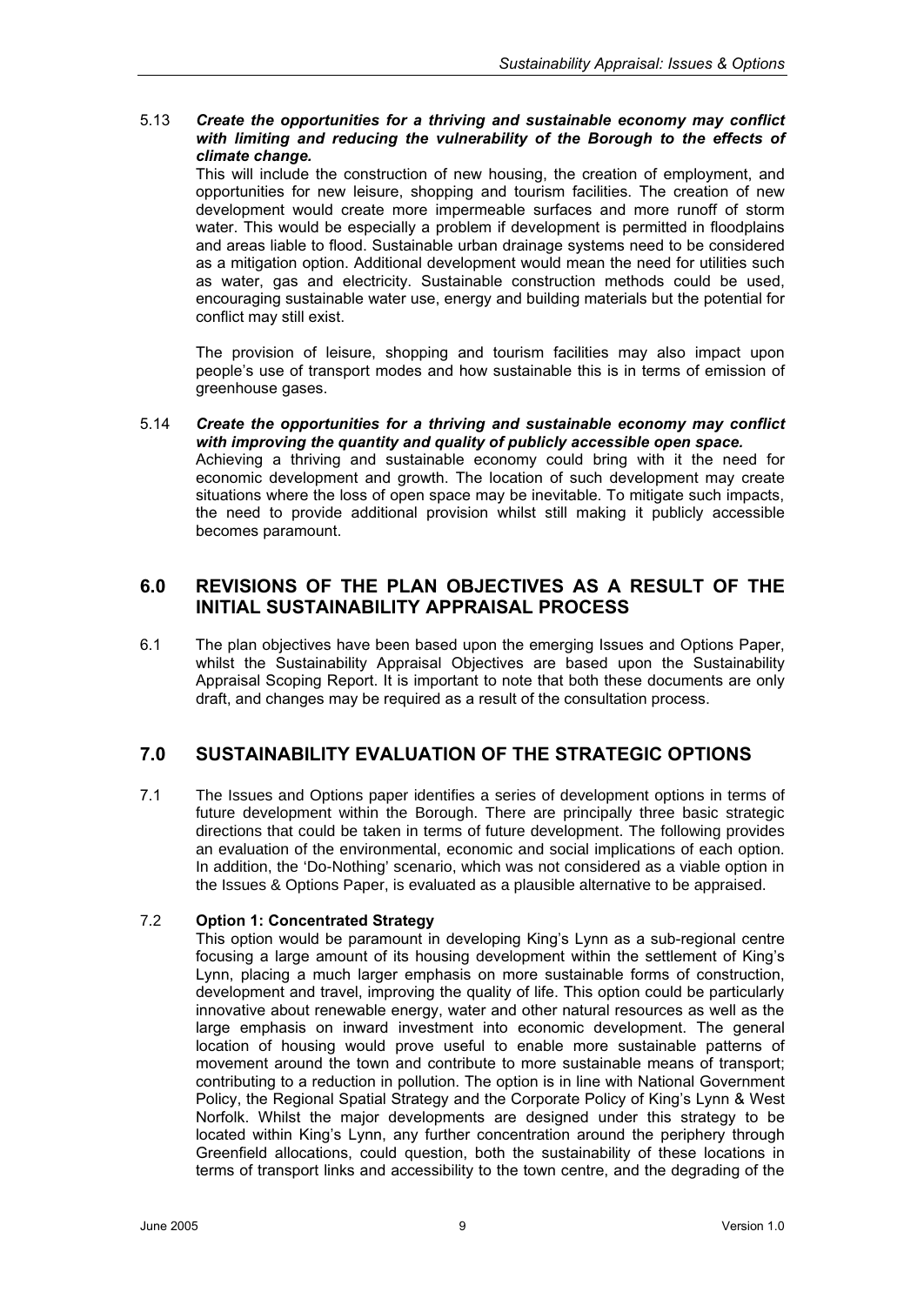landscape of the surrounding countryside, as well as the loss of any habitats of flora and fauna deemed to be of local importance. Any development provided in the other towns of Downham Market and Hunstanton needs to take account of the character of these settlements to preserve their character and distinctiveness. The lack of infrastructure to support any major development should be considered. An issue of concern connected to this option is that a large area of King's Lynn is exposed to flood risk, this could have implications for the allocation of housing development. However this impact could be mitigated by appropriate prevention measures incorporated into any design. In addition the restrictive nature of housing development in the villages purely to sustain local services and facilities and provide affordable housing, whilst enhancing and preserving the special qualities and character of these villages, may well lead to problems of social exclusion and the loss of local employment sites by not allowing appropriate development in these locations to take place, to enable some sustained economic stimulus to continue.

#### 7.3 **Option 2: Town Growth Strategy**

This option, whilst concentrating most of its development within the three major towns of King's Lynn, Downham Market and Hunstanton, where access to services and facilities is available by a variety of transport modes, may have considerable cumulative environmental impacts. While developing large Greenfield allocations, may be more acceptable once all Brownfield capacity has been exhausted, the problem remains that development on such Greenfield sites on the periphery of these settlements would have implications for the degradation of landscape quality as well as ecological impacts from the loss of any flora and fauna. Hunstanton clearly does not have sufficient infrastructure to take a major allocation of development. To continue its promotion as a tourist resort brings economic advantages. However to expand housing development onto Greenfield areas around Hunstanton would have severe impacts upon the quality of the coastal zone, particularly as some of this area is contained within the Norfolk Coast Area of Outstanding Natural Beauty. Providing Greenfield housing allocations around King's Lynn and Downham Market whilst still potentially having similar impacts on the landscape quality, as well as flora and fauna, as a focus of development should be encouraged in terms of sustainability. This is because both towns are located on the main railway network, encouraging sustainable travel and at the same time attracting in-migration of new residents to the Borough, providing for the commuter lifestyle which in itself may generate economic growth.

#### 7.4 **Option 3: Geographic Spread**

This option would appear to be most unsustainable; primarily as it involves large development proposals for the rural areas. This in essence would be detrimental to the special qualities and landscape setting of these villages. In many cases they have insufficient infrastructure, services and facilities to sustain large scale development. As a consequence the need to travel would increase. This would increase associated air pollution, traffic generation and a general decline in perceived quality of life in these areas. This would result in a number of these villages becoming almost dormant settlements, losing their sense of community.

7.5 In addition such an approach of geographical spread of development across the Borough would limit the development of King's Lynn as a sub-regional centre as defined in the emerging Regional Spatial Strategy for the East of England. This could have significant impacts on the economic stability of this sub-region and the amount of investment attracted as a result.

#### 7.6 **Option 4: Do Nothing**

Whilst this may give rise to the most sustainable option environmentally. Economically and socially, the do nothing option will lead to the stagnation of the area, particularly in terms of economic growth. Investor confidence in the area would dwindle and the Borough would enter a spiral of economic and social decline. This would have significant impacts environmentally, particularly with regard to the number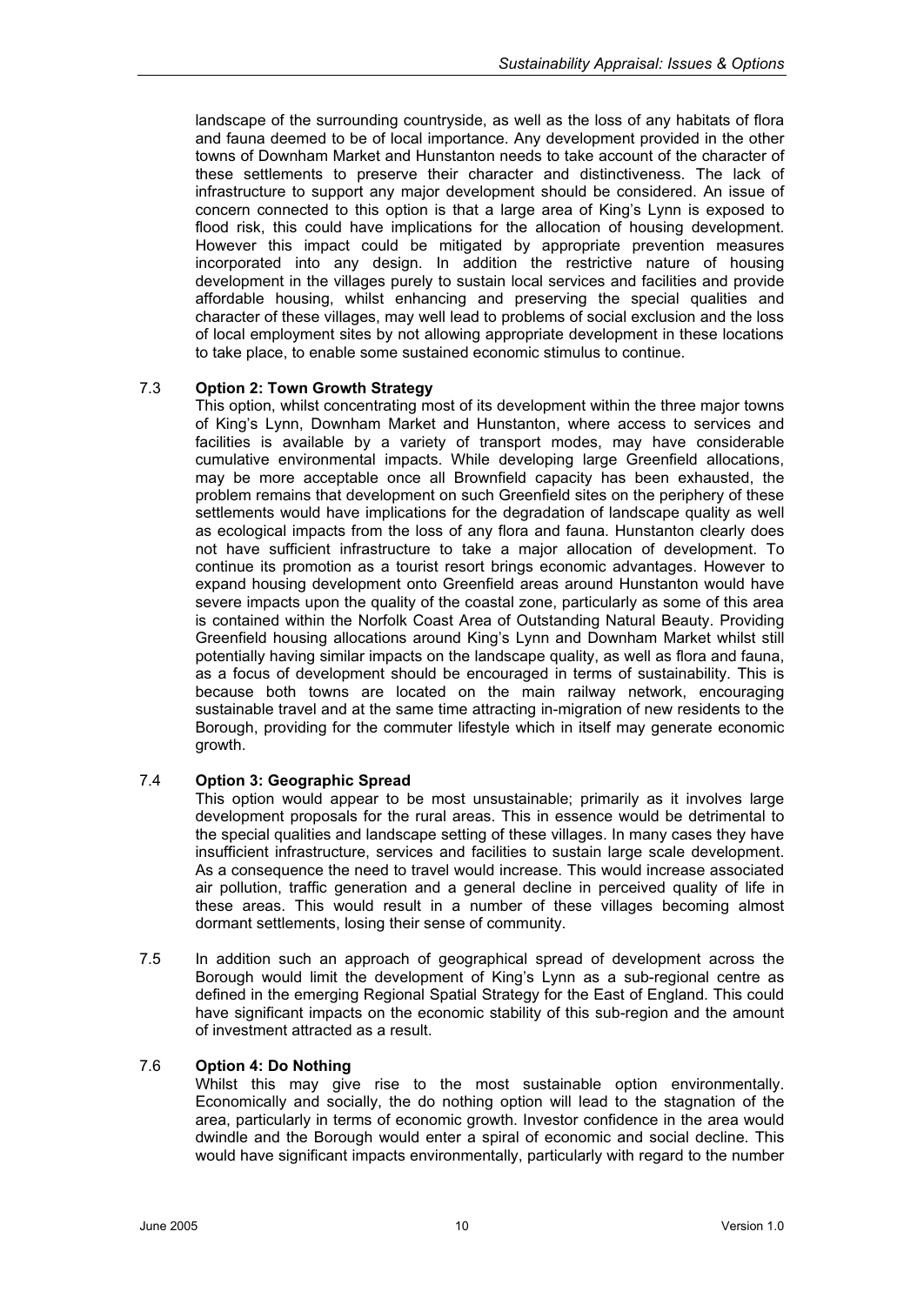of derelict sites and buildings potentially spoiling the character and landscape of the area.

7.7 In reality 'Do Nothing' really is not a valid option, as the Borough Council is required under the Planning & Compulsory Purchase Act 2004 to produce a Local Development Framework for the Borough of King's Lynn & West Norfolk. Part of this process includes the allocation of land for housing, and through the Regional Spatial Strategy for the East of England, King's Lynn & West Norfolk has to provide 11,000 dwellings over the next 20 years. As a consequence, change is inevitable and cannot be resisted, the objective is to ensure that any new development considers the effects upon environmental, social and economic parameters, and mitigates wherever possible against any adverse impacts.

|                                                                                                                                                        | <b>Options</b>                   |                |                |           |
|--------------------------------------------------------------------------------------------------------------------------------------------------------|----------------------------------|----------------|----------------|-----------|
| <b>Sustainability Appraisal Objectives</b>                                                                                                             | 1                                | $\overline{2}$ | 3              | 4         |
| <b>Land &amp; Water Resources</b>                                                                                                                      |                                  |                |                |           |
| Minimise the irreversible loss of undeveloped land and<br>productive agricultural holdings. (LWR 1)                                                    | $\begin{array}{c} + \end{array}$ |                |                | $\ddot{}$ |
| Minimise waste and reduce the use of non-renewable<br>energy sources. (LWR 2)                                                                          | $\mathbf 0$                      | 0              | 0              | 0         |
| Limit water consumption to levels supportable by natural<br>processes and storage systems. (LWR 3)                                                     | $\ddot{}$                        | $\overline{0}$ | 0              | 0         |
| <b>Biodiversity</b>                                                                                                                                    |                                  |                |                |           |
| Avoid damage to designated sites and protected species.<br>(B1)                                                                                        | $\ddot{}$                        |                |                | $\ddot{}$ |
| Maintain and enhance the range and viability of<br>characteristic habitats and species. (B2)                                                           | $\ddot{}$                        |                |                | $\ddot{}$ |
| Landscape, Townscape and Archaeology                                                                                                                   |                                  |                |                |           |
| Avoid damage to protected sites and historic buildings.<br>(LTA 1)                                                                                     | $\ddot{}$                        | L,             | $\overline{a}$ | $\ddot{}$ |
| Maintain and enhance the diversity and distinctiveness of<br>landscape and townscape character. (LTA 2)                                                | $\ddot{}$                        |                |                | $+$       |
| Create places, spaces and buildings that work well, wear<br>well and look good. (LTA 3)                                                                | $\ddot{}$                        | $\Omega$       | 0              | $\Omega$  |
| <b>Climate Change and Pollution</b>                                                                                                                    |                                  |                |                |           |
| Reduce emissions of greenhouse gases and other<br>pollutants (including air, water, soil, noise, vibration and<br>light) (CCP1)                        | $\ddot{}$                        | $\overline{a}$ |                |           |
| Minimise waste production and support the recycling of<br>waste products (CCP2)                                                                        | $\Omega$                         | 0              | 0              | 0         |
| Limit or reduce vulnerability to the effects of climate<br>change (including flooding) (CCP3)                                                          | $\begin{array}{c} + \end{array}$ |                |                | 0         |
| <b>Healthy Communities</b>                                                                                                                             |                                  |                |                |           |
| Maintain and enhance human health (HC1)                                                                                                                | $\Omega$                         | 0              | 0              | $\Omega$  |
| Reduce and prevent crime, and reduce the fear of crime<br>(HC2)                                                                                        | $\Omega$                         | $\Omega$       | $\overline{0}$ | $\Omega$  |
| Improve the quantity and quality of publicly accessible<br>open space (HC3)                                                                            | $\mathbf{0}$                     | 0              | 0              | 0         |
| <b>Inclusive Communities</b>                                                                                                                           |                                  |                |                |           |
| Improve the quality, range and accessibility of services<br>and facilities (eg health, transport, education, training,<br>leisure opportunities) (IC1) | $\ddot{}$                        |                |                | 0         |
| Redress inequalities related to age, gender, disability,<br>race, faith, location and income (IC2)                                                     | $\mathbf 0$                      | $\Omega$       | $\Omega$       | $\Omega$  |
| Ensure all groups have access to decent, appropriate and<br>affordable housing (IC3)                                                                   | $\ddot{}$                        | $\ddot{}$      | $\ddot{}$      |           |
| Encourage and enable the active involvement of local<br>people in community activities (IC4)                                                           | $\ddot{}$                        | 0              | 0              | 0         |
| <b>Economic Activity</b>                                                                                                                               |                                  |                |                |           |
| Help people gain access to satisfying work appropriate to<br>their skills, potential and place of residence (EA1)                                      | $\ddot{}$                        | $\ddot{}$      | $\ddot{}$      | 0         |
| Improve the efficiency, competitiveness and adaptability of<br>the local economy (EA2)                                                                 | $\ddot{}$                        | $\ddot{}$      | 0              | 0         |

**Table 2:** Matrix to Compare the Options and the Sustainability Objectives

**Key:**  $+$  = Positive Sustainable Impact<br>  $-$  = Negative Sustainable Impact

-  $=$  Negative Sustainable Impact<br>  $0 =$  No Sustainable Impact No Sustainable Impact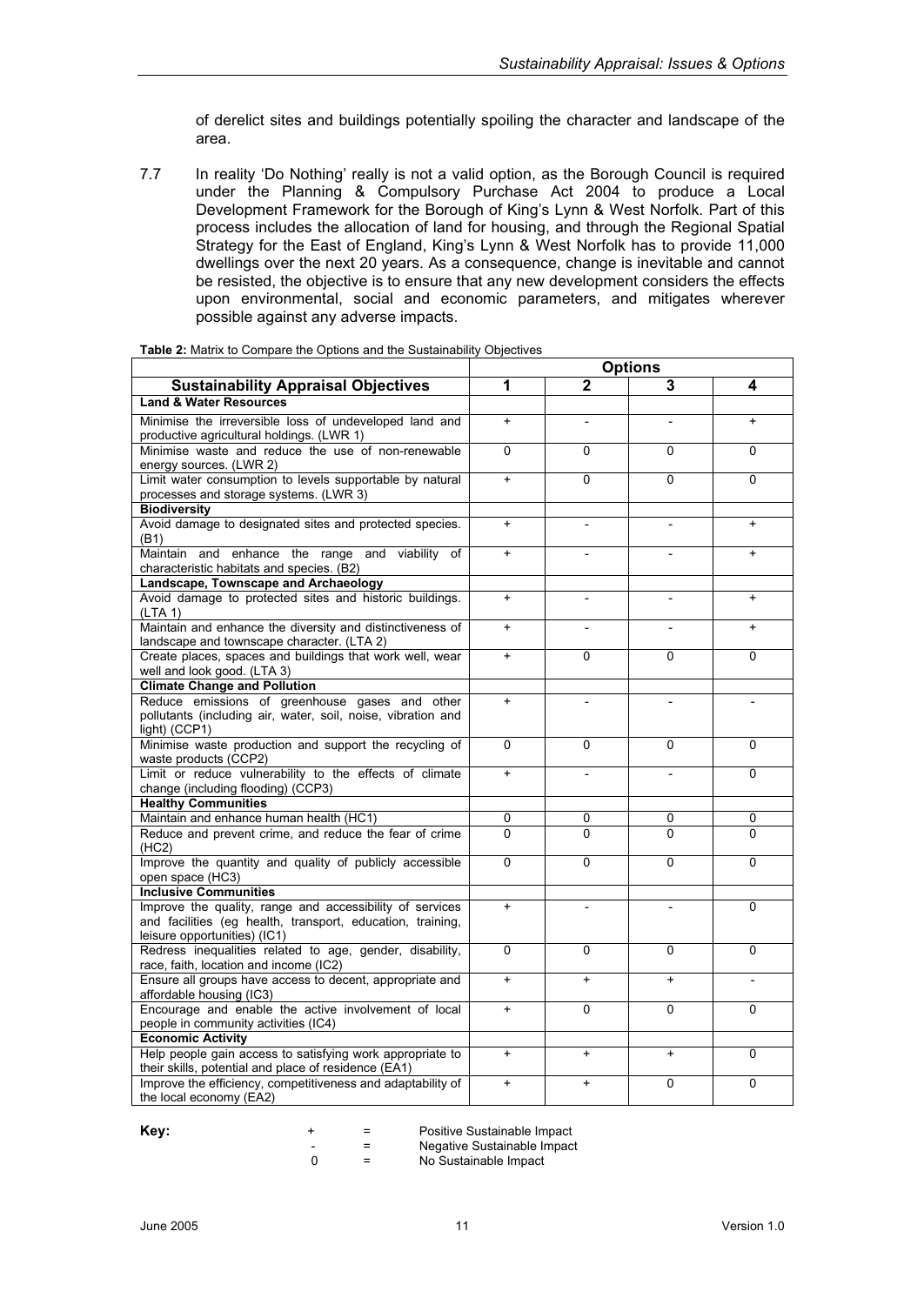# **8.0 CONCLUSIONS & MITIGATION MEASURES**

- 8.1 The Government guidance on the SA process is only draft, and there may be the need to introduce new elements to the report at a later date.
- 8.2 The outcome of this appraisal would identify that Option 1 is the most sustainable option for meeting the vision in delivering King's Lynn sub-region, as well as preserving and enhancing the unique character and special qualities of the area. Option 2 would be the second choice in terms of sustainability, with Option 3 really not being sustainable in terms of excessive inappropriate development in villages. Option 4 the 'Do Nothing' scenario, whilst considered as part of the appraisal process, is not a realistic option for development in King's Lynn & West Norfolk over the next 20 years. Whilst this is the indication of the sustainability appraisal, it remains to be seen how the community will respond to the options through the public participation process.

#### **Mitigation Measures**

8.3 The main deficiencies of the options as identified by the matrix in section seven which compares the options against the sustainability appraisal objectives are shown in the table below with an indication of how those deficiencies can be mitigated. These deficiencies are identified by any negative impacts from the sustainability objectives against the four options under appraisal. These are just suggestions as to possible mitigation measures, as the options need to go through extensive public consultation.

| <b>Deficiencies</b>                                                                                                                                                   | <b>Mitigation</b>                                                                                                                                                                                                                                  |
|-----------------------------------------------------------------------------------------------------------------------------------------------------------------------|----------------------------------------------------------------------------------------------------------------------------------------------------------------------------------------------------------------------------------------------------|
| Possible irreversible loss of undeveloped land and<br>productive agricultural holdings                                                                                | Tree Planting, encouragement of alternative methods of<br>agriculture, agricultural diversification inc horticulture etc.                                                                                                                          |
| Possible adverse effect and damage to designated sites<br>and protected species, which could affect the range and<br>viability of characteristic habitats and species | Using S106 Agreements, promote the creation of new<br>habitats, and the protection of existing                                                                                                                                                     |
| Avoid possible damage to protected sites and historic<br>buildings                                                                                                    | Strengthen controls with concise policy formulation to<br>prevent any degradation to protected historic sites and<br>buildings as a result of any proposed development                                                                             |
| Problems with maintaining and enhancing the diversity<br>and distinctiveness of landscape and townscape<br>character                                                  | Appropriate density for the locality, careful use of<br>landform, sensitively chosen building materials, lower<br>density on the edge of the development                                                                                           |
| Reduce emissions of greenhouse gases and other<br>pollutants (including air, water, soil, noise, vibration and<br>light)                                              | Tree planting to act as Carbon stores, consideration of<br>energy efficient construction for development, limit use of<br>natural resources such as water, and careful use of<br>landform to mitigate noise, vibration, light and air<br>pollution |
| Limit or reduce vulnerability to the effects of climate<br>change (including flooding)                                                                                | Sustainable construction methods, promote car sharing,<br>home working, integrated public transport                                                                                                                                                |
| Improve the quality, range and accessibility of services<br>and facilities (eg health, transport, education, training,<br>leisure opportunities)                      | Aim to give a fair spread of services throughout the<br>Borough, the need to be identified in the Community<br>Strategy                                                                                                                            |
| Ensure all groups have access to decent, appropriate<br>and affordable housing                                                                                        | Ensure density, design, massing, and materials is<br>appropriate to the landscape, special qualities of the<br>area and level of service provision                                                                                                 |

#### **Table 3**: Deficiencies and Mitigation Measures